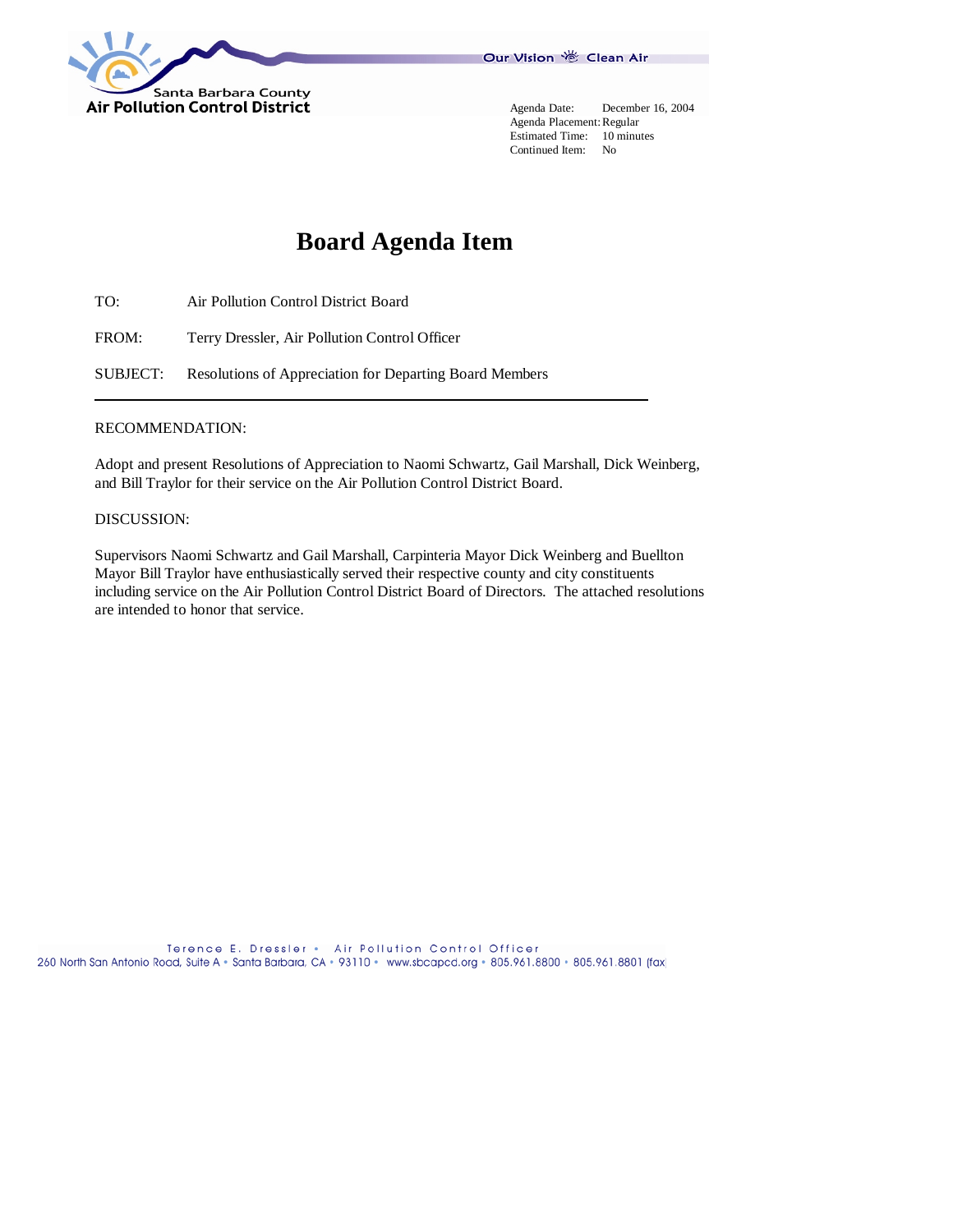

**Whereas,** Naomi Schwartz has a distinguished record of dedicated public service including twelve years on the Air Pollution Control District Board of Directors, and being a charter member of the Hauser Board that was established in July 1994, on which she has served as APCD Board Chair in 1999 and Vice-Chair in 2002; and

**Whereas,** during Naomi Schwartz's tenure on the APCD Board, Santa Barbara County experienced dramatic improvements in air quality from a status of "severe nonattainment" for the federal ozone health standard to full compliance with all federal air quality health standards; and

**Whereas,** during Naomi Schwartz's tenure on the APCD Board, she participated in the adoption of the Clean Air Plans of 1994, 1998, 2001, and 2004, and major improvements to the APCD New Source Review Rules that protect the air quality from degradation due to growth in air pollution; and

**Whereas,** over the years, Naomi Schwartz has provided leadership on the APCD Board and has demonstrated an ability to forge consensus on difficult public policy issues;

**Now, Therefore,** it is hereby resolved that this Air Pollution Control District Board of Directors expresses its appreciation to Naomi Schwartz for her service on the APCD Board and wishes her well in all her future endeavors.

**Passed and Adopted** by unanimous vote of the APCD Board on December 16, 2004.

**Attest:** 

**Clerk of the APCD Board Cynthia Brock, Chair** 

 **\_\_\_\_\_\_\_\_\_\_\_\_\_\_\_\_\_ Resolution No. 04-09**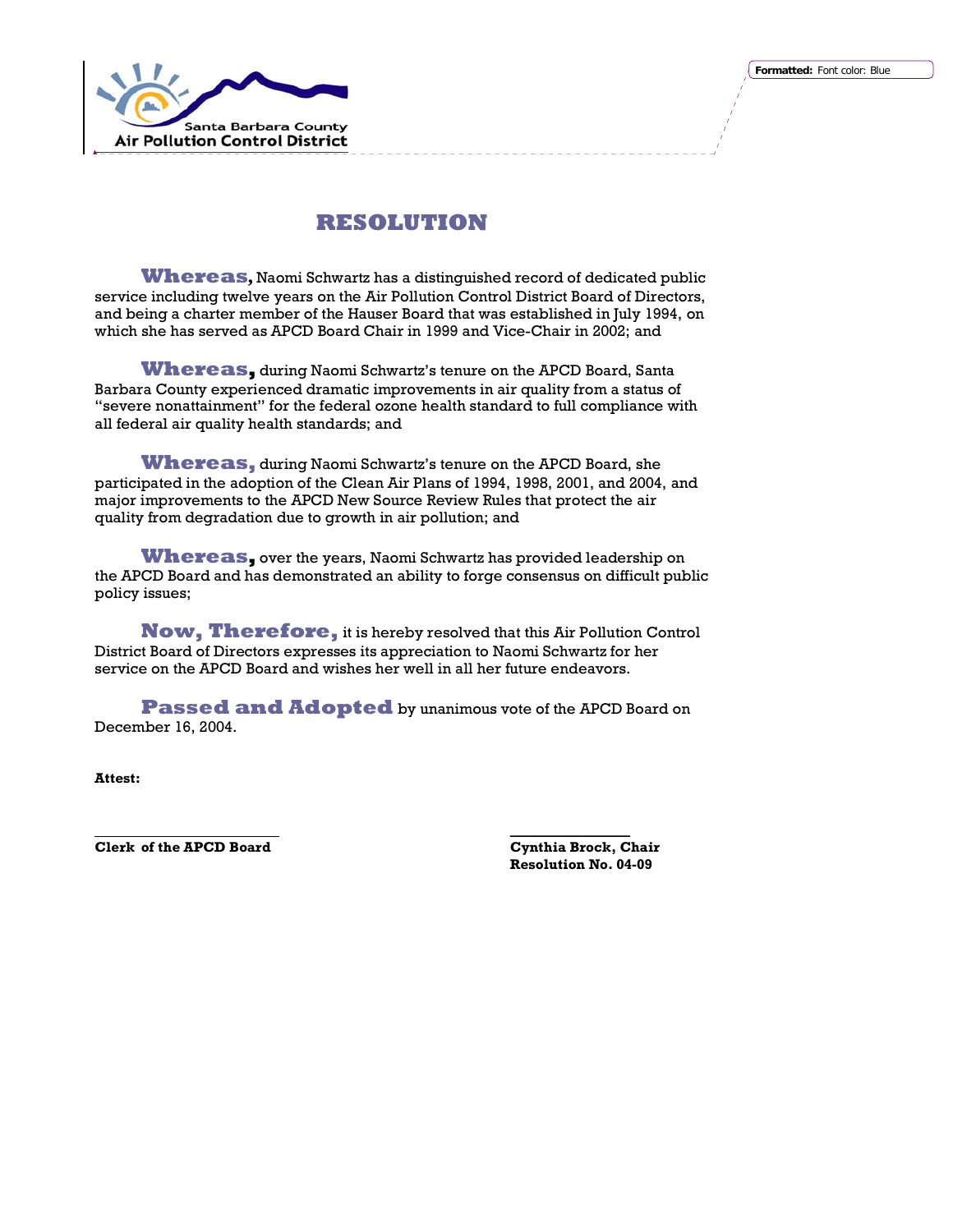

**Whereas,** Gail Marshall has a distinguished record of dedicated public service including eight years on the Air Pollution Control District Board of Directors, and six years on the Hearing Board Nominating Committee; and

**Whereas,** during Gail Marshall's tenure on the APCD Board, Santa Barbara County experienced dramatic improvements in air quality from a status of "severe nonattainment" for the federal ozone health standard to full compliance with all federal air quality health standards; and

**Whereas,** during Gail Marshall's tenure on the APCD Board, she participated in the adoption of the Clean Air Plans of 1998, 2001, and 2004 to protect the air quality of Santa Barbara County; and

**Whereas,** Gail Marshall participated in the adoption of major improvements to the APCD New Source Review Rules that protect the air quality from degradation due to growth in air pollution; and

**Whereas,** Gail Marshall has served her community as a business owner, an elected official and a volunteer;

**Now, Therefore,** it is hereby resolved that this Air Pollution Control District Board of Directors expresses its appreciation to Gail Marshall for her service on the APCD Board and wishes her well in all her future endeavors.

**Passed and Adopted** by unanimous vote of the APCD Board on December 16, 2004.

 **\_\_\_\_\_\_\_\_\_\_\_\_\_\_\_\_\_**

**Attest:** 

**Clerk of the APCD Board Cynthia Brock, Chair** 

**Resolution No. 04-10**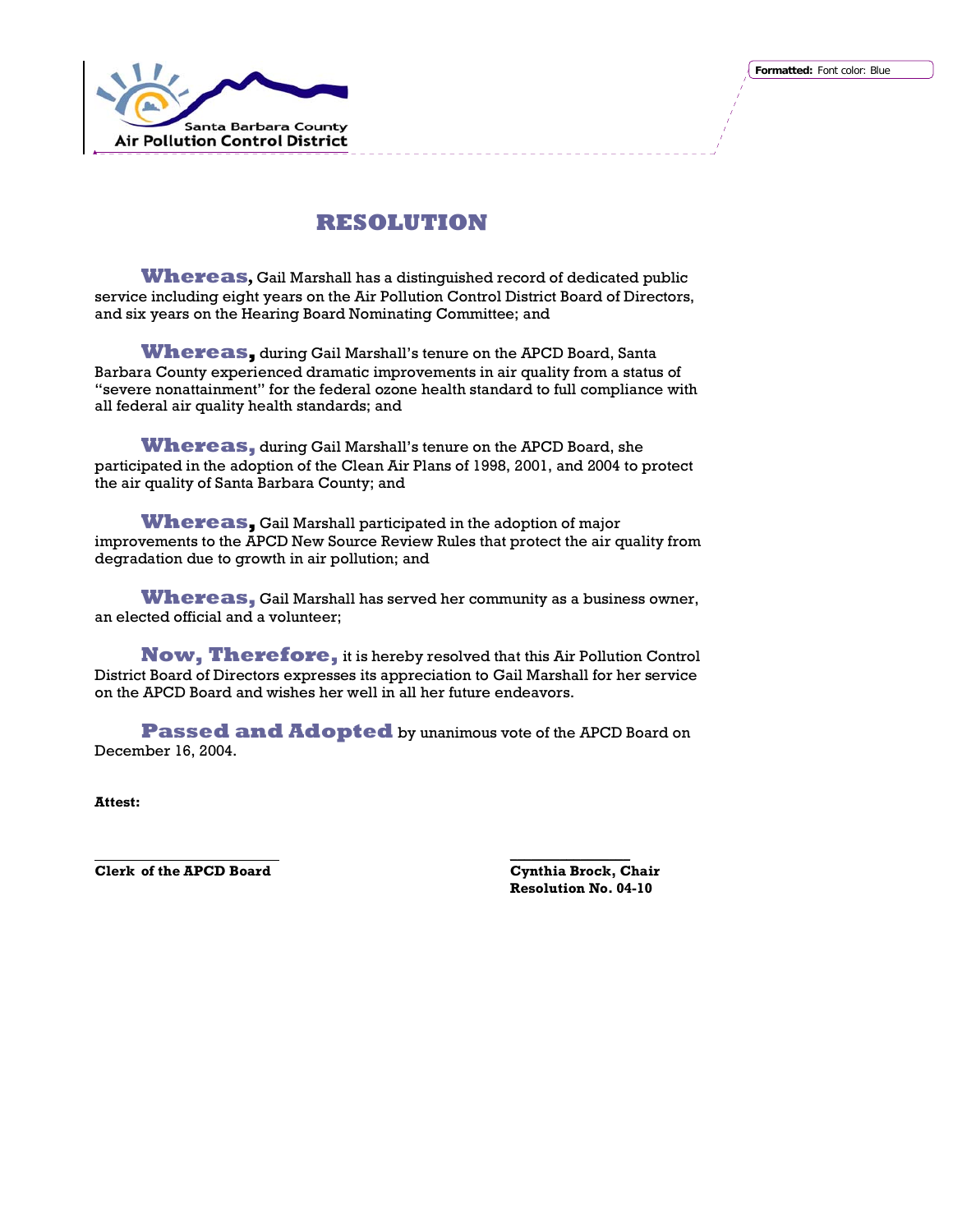

**Whereas,** Dick Weinberg has a distinguished record of dedicated public service including eight years on the Air Pollution Control District Board of Directors and Hearing Board Nominating Committee, and six years on the basinwide Control Council; and

**Whereas,** during Dick Weinberg's tenure on the APCD Board, Santa Barbara County experienced dramatic improvements in air quality from a status of "severe nonattainment" for the federal ozone health standard to full compliance with all federal air quality health standards; and

**Whereas,** during Dick Weinberg's tenure on the APCD Board, he participated in the adoption of the Clean Air Plans of 1998, 2001, and 2004 to protect and improve the air quality of Santa Barbara County; and

**Whereas,** over the years, Dick Weinberg has served the City of Carpinteria as councilperson and mayor;

**Now, Therefore,** it is hereby resolved that this Air Pollution Control District Board of Directors expresses its appreciation to Dick Weinberg for his service on the APCD Board and wishes him well in all his future endeavors.

**Passed and Adopted** by unanimous vote of the APCD Board on December 16, 2004.

 **\_\_\_\_\_\_\_\_\_\_\_\_\_\_\_\_\_**

**Attest:** 

**Clerk of the APCD Board Cynthia Brock, Chair** 

**Resolution No. 04-11**